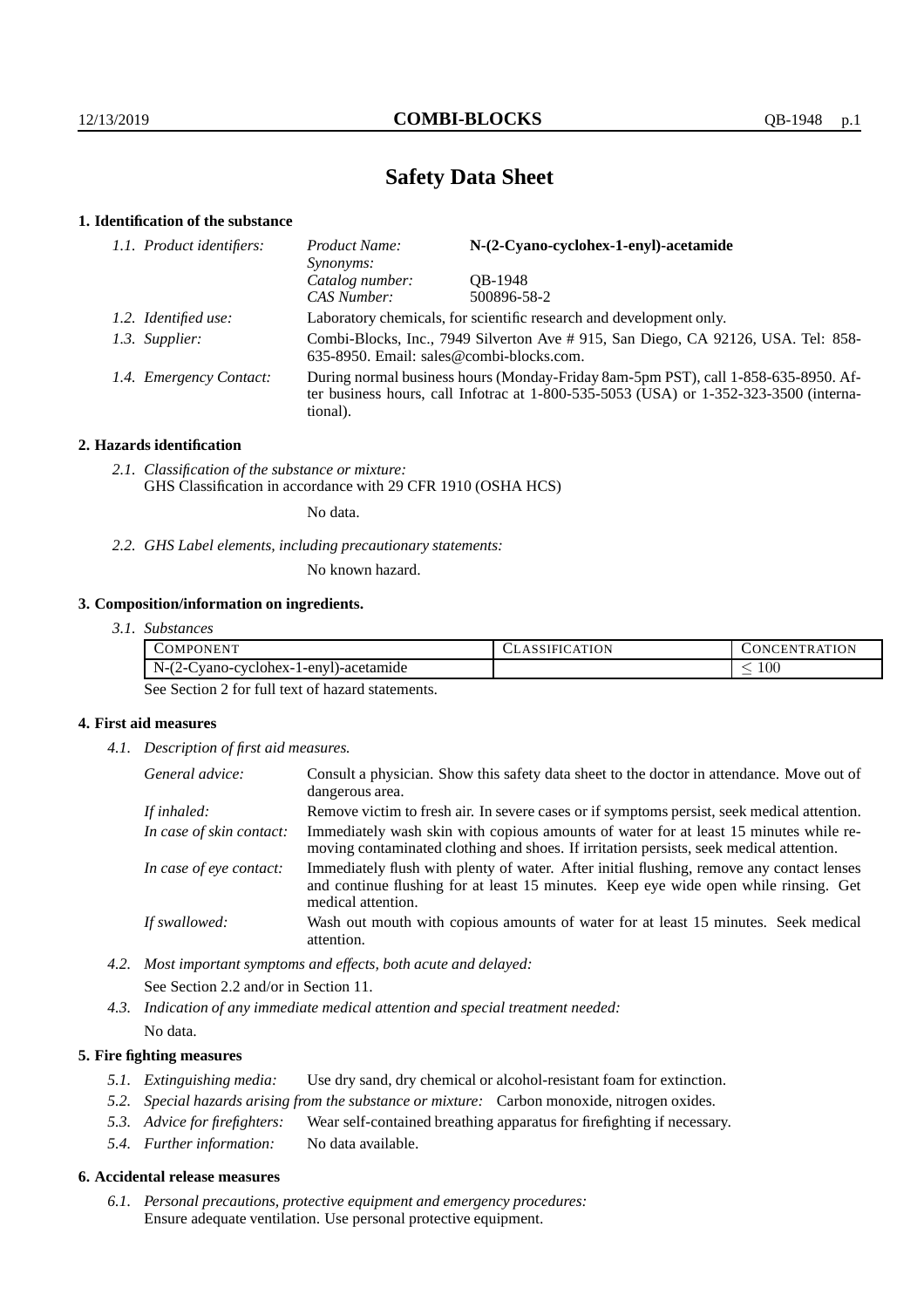| 6.2. Environmental precautions:                                                                               |                                                                                                                                                                                                                                                                                                                        |  |  |  |
|---------------------------------------------------------------------------------------------------------------|------------------------------------------------------------------------------------------------------------------------------------------------------------------------------------------------------------------------------------------------------------------------------------------------------------------------|--|--|--|
| Should not be released into the environment. See Section 12 for additional ecological information.            |                                                                                                                                                                                                                                                                                                                        |  |  |  |
| 6.3. Methods and materials for containment and cleaning up:                                                   |                                                                                                                                                                                                                                                                                                                        |  |  |  |
| Sweep up or vacuum up spillage and collect in suitable container for disposal.                                |                                                                                                                                                                                                                                                                                                                        |  |  |  |
|                                                                                                               |                                                                                                                                                                                                                                                                                                                        |  |  |  |
| Refer to protective measures listed in Sections 8 and 13.                                                     |                                                                                                                                                                                                                                                                                                                        |  |  |  |
| 7. Handling and storage                                                                                       |                                                                                                                                                                                                                                                                                                                        |  |  |  |
|                                                                                                               | 7.1. Precautions for safe handling: Avoid contact with skin and eyes. Avoid inhalation of vapour or mist. Keep away<br>from sources of ignition - No smoking. Take measures to prevent the build up of electro-<br>static charge. For precautions see section 2.2.                                                     |  |  |  |
|                                                                                                               | 7.2. Conditions for safe storage, including any incompatibilities: Keep container tightly closed in a dry and well-ventilated<br>place. Containers which are opened must be carefully resealed and kept upright to prevent<br>leakage.                                                                                 |  |  |  |
| 7.3. Specific end use(s):                                                                                     | Laboratory chemicals, for scientific research and development only.                                                                                                                                                                                                                                                    |  |  |  |
| 8. Exposure Controls / Personal protection                                                                    |                                                                                                                                                                                                                                                                                                                        |  |  |  |
| 8.1. Control parameters:                                                                                      |                                                                                                                                                                                                                                                                                                                        |  |  |  |
| Components with workplace control parameters: Contains no substances with occupational exposure limit values. |                                                                                                                                                                                                                                                                                                                        |  |  |  |
|                                                                                                               |                                                                                                                                                                                                                                                                                                                        |  |  |  |
|                                                                                                               | Appropriate engineering controls: Ensure that eyewash stations and safety showers are close to the workstation<br>location. Ensure adequate ventilation, especially in confined areas.                                                                                                                                 |  |  |  |
| Personal protective equipment:                                                                                |                                                                                                                                                                                                                                                                                                                        |  |  |  |
| Eye/face protection:                                                                                          | Wear appropriate protective eyeglasses or chemical safety goggles as described by OSHA's<br>eye and face protection regulations in 29 CFR 1910.133 or European Standard EN166.                                                                                                                                         |  |  |  |
| Skin protection:                                                                                              | Handle with gloves. Gloves must be inspected prior to use. Use proper glove removal<br>technique (without touching glove's outer surface) to avoid skin contact with this product.<br>Dispose of contaminated gloves after use in accordance with applicable laws and good<br>laboratory practices. Wash and dry hands |  |  |  |
| <b>Body Protection:</b>                                                                                       | Complete suit protecting against chemicals, Flame retardant antistatic protective clothing.,<br>The type of protective equipment must be selected according to the concentration and<br>amount of the dangerous substance at the specific workplace.                                                                   |  |  |  |
| Respiratory protection:                                                                                       |                                                                                                                                                                                                                                                                                                                        |  |  |  |
|                                                                                                               | 6.4. Reference to other sections:<br>8.2. Exposure controls:                                                                                                                                                                                                                                                           |  |  |  |

Control of environmental exposure: Prevent further leakage or spillage if safe to do so. Do not let product enter drains.

# **9. Physical and chemical properties**

*9.1. Information on basic physical and chemical properties*

| (a)                        | Appearance:                                   | No data  |
|----------------------------|-----------------------------------------------|----------|
| (b)                        | Odour:                                        | No data  |
| (c)                        | Odour Threshold:                              | No data  |
| (d)                        | pH:                                           | No data  |
| (e)                        | Melting point/freezing point:                 | No date. |
| (f)                        | Initial boiling point and boiling range:      | No data  |
| (g)                        | Flash point:                                  | No data  |
| (h)                        | Evaporatoin rate:                             | No data  |
| (i)                        | Flammability (solid, gas):                    | No data  |
| (j)                        | Upper/lower flammability or explosive limits: | No data  |
| $\left( k\right)$          | Vapour pressure:                              | No data  |
| $\left( \mathrm{l}\right)$ | Vapour density:                               | No data  |
| (m)                        | Relative density:                             | No data  |
| (n)                        | Water solubility:                             | No data  |
| $\circ$                    | Partition coefficient: n-octanol/water:       | No data  |
| (p)                        | Auto-ignition:                                | No data  |
| (q)                        | Decomposition temperature:                    | No data  |
| (r)                        | Viscosity:                                    | No data  |
| (s)                        | Explosive properties:                         | No data  |
| (t)                        | Oxidizing properties:                         | No data  |